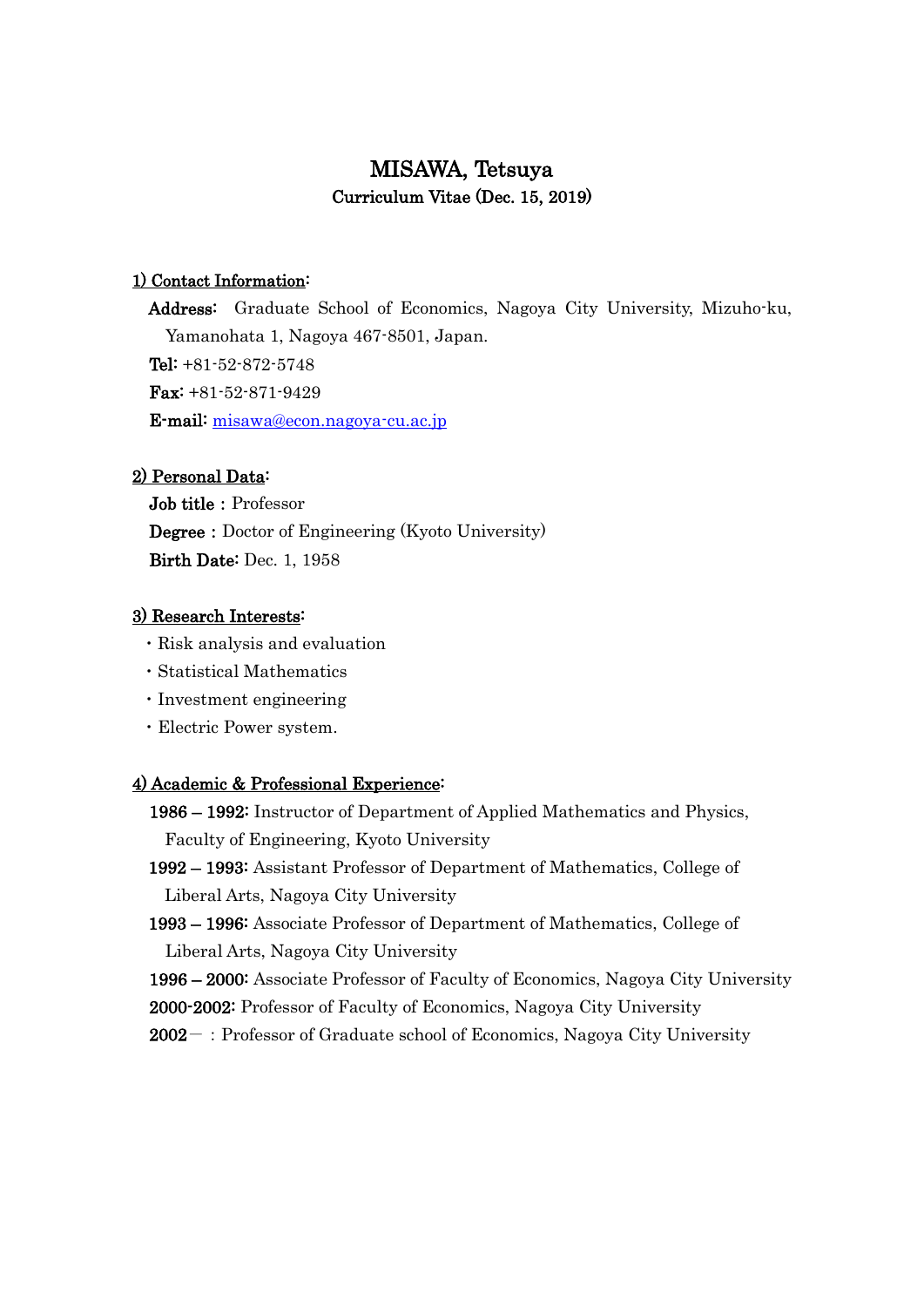## 5) Education:

- 1977 1981: Department of Applied Mathematics and Physics, Faculty of Engineering, Kyoto University
- 1981-1986:Department of Applied Mathematics and Physics, Graduate School of Engineering, Kyoto University

## 6) Main Academic Associations:

- ・The Mathematical Society of Japan
- ・The Japan Statistical Society
- ・The Institute of Electrical Engineers of Japan
- ・Japanese Association of Financial Econometrics and Engineering (Councilor and Delegate, Aug.  $2013-$

## 7) Published Papers (the last 5 years):

- ・"Stock Performance Evaluation Incorporating High Moments and Disaster Risk: Evidence from Japan", Jiro Hodoshima, Tetsuya Misawa, Yoshio Miyahara, Asia-Pacific Financial Markets, Oct 2019 (2019). [Refereed]
- ・"Supply Reliability Index using Risk Sensitive Value Measure", Yoshihide Furukawa, Hajime Miyauchi, Tetsuya Misawa, IEEJ Transactions on Power and Energy, 139(5) pp.356-362 (2019). [Refereed]
- ・"Utilization of ICT to improve medical quality and safety related to home medical devices", Masatoshi Watanabe, Tetsuya Misawa, The Japanese Journal of Medical Instrumentation, 89(1) pp.3-11 (2019). [Refereed]
- ・"Standardization of time management from the viewpoint of ME device time errors", M. Watanebe, K. Kato and T. Misawa, The Japanese Journal of Medical Instrumentation, 88(1) pp.9-16 (2018). [Refereed]
- ・"Comparison of utility indifference pricing and mean-variance approach under Normal mixture", J. Hodoshima, T. Misawa, Y. Miyahara, Finance Research Letters, 24 pp.221-229 (2018). [Refereed]
- ・"Extension of Effective Load Carrying Capability Using Risk-Sensitive Value Measure", Yoshihide Furukawa, Hajime Miyauchi, Tetsuya Misawa, Proc. of 24th International Conference on Electrical Engineering, pp.1852-1855 (2018). [Refereed]
- ・"Risk Assessment for Generation Investment by Random NPV Probit Model based on UNPV Method", H. Miyauchi and T. Misawa, OIKONOMIKA 54(1) pp.75-89 (2017).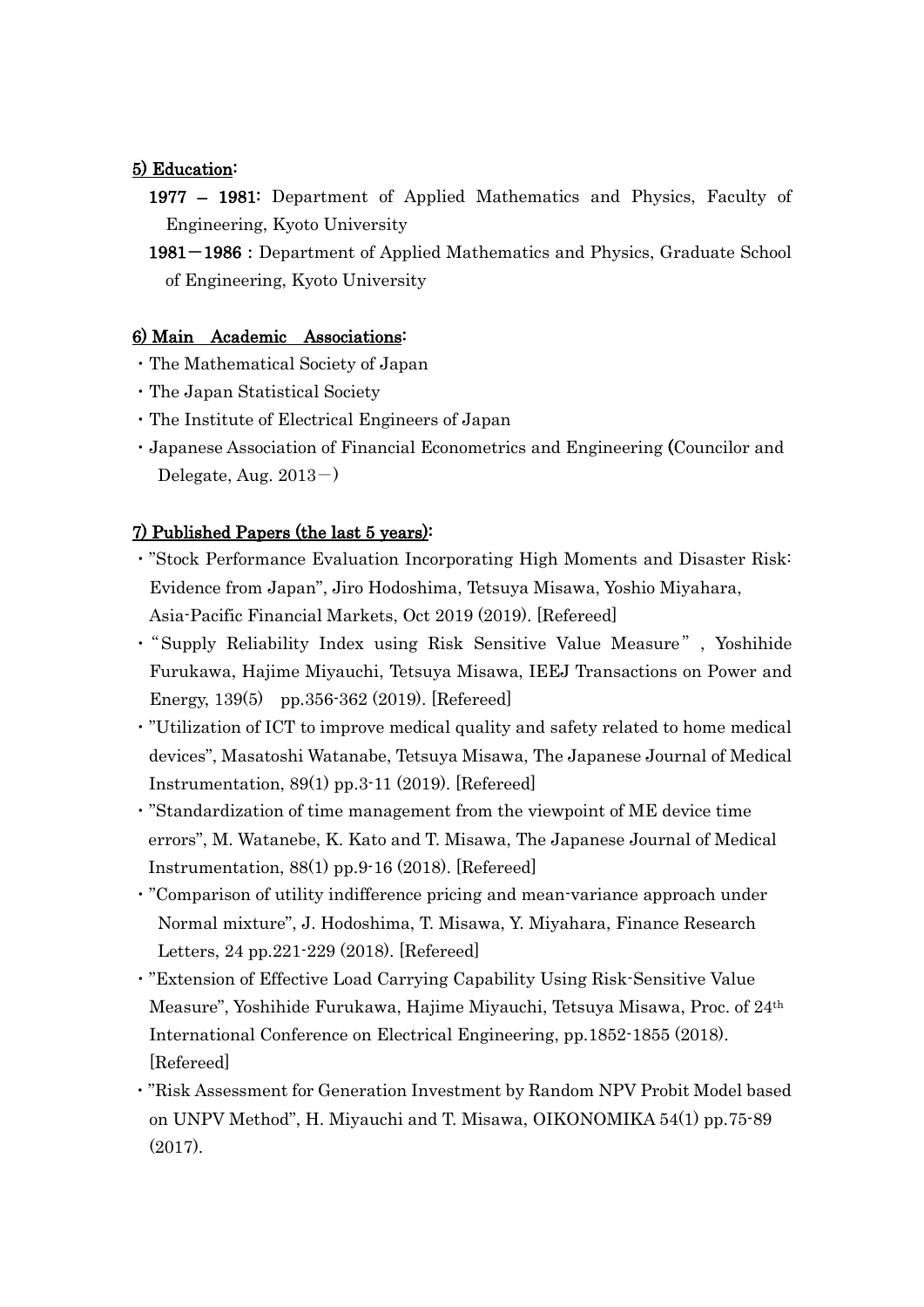・"Valuation of Hong Kong REIT based on Risk Sensitive Value Measure Method", L. Ban, T. Misawa, Y. Miyahara, International Journal of Real Options and Strategy, 4 pp.1-33 (2016). [Refereed]

## 8) Published Papers (Other representative papers):

- ・"Risk Assessment of Power Plant Investment by Three Level Ordered Probit Model Considering Project Suspension", J. Sakaguchi, H. Miyauchi and T. Misawa, Proc. of 2013 IREP Symposium-Bulk Power System Dynamics and Control–IX (IREP) pp.1-5 (2013). [Refereed]
- ・"Project Value Assessment of Thermal Power Plant based on RNPV Probit Model Considering Real Option", T. Hirose, H. Miyauchi and T. Misawa, Journal of Real Options and Strategy, 5 pp.1-18 (2012). [Refereed]
- ・"Simplification of utility indifference net present value method", Tetsuya Misawa, OIKONOMIKA, 46 pp.123-135 (2010).
- ・"Symplectic integrators to stochastic Hamiltonian dynamical systems derived from composition methods", Tetsuya Misawa, Mathematical Problems in Engineering 2010 (Article ID384937) pp.1-12 (2010). [Refereed]
- ・"Similarity Analysis of Time Series Data by WISAM", T. Mori, and T. Misawa, Journal of the Japanese Society of Computational Statistics, 19 pp.15-26 (2006). [Refereed]
- ・"Regression analysis of electric power price in California power exchange", H. Miyauchi, G. Tatsuguchi and T. Misawa, IEEJ Transactions on Power and Energy, 124 pp.199-206 (2004). [Refereed]
- ・"An Interregional Dynamic Model: the Case of Fixed Exchange Rates", T. Asada, T. Inaba and T. Misawa, Studies in Regional Science, 31 pp.29-41 (2001). [Refereed]
- ・"A Lie algebraic approach to numerical integration of stochastic differential Equations", Tetsuya MISAWA, SIAM Journal on Scientific Computing, 23 pp. 866-890 (2001). [Refereed]
- ・"Conserved Quantities and Symmetries related to Stochastic Dynamical Systems", Tetsuya Misawa, Annals of the Institute of Statistical Mathematics, 51 pp.779-802 (1999). [Refereed]
- ・"Reaction probability derived from an interpolation formula for diffusion processes with the absorptive boundary condition", T. Misawa and H. Itakura, Physical Review E, 51 pp.254-260 (1995) [Refereed]
- ・"New conserved quantities derived from symmetry for stochastic dynamical